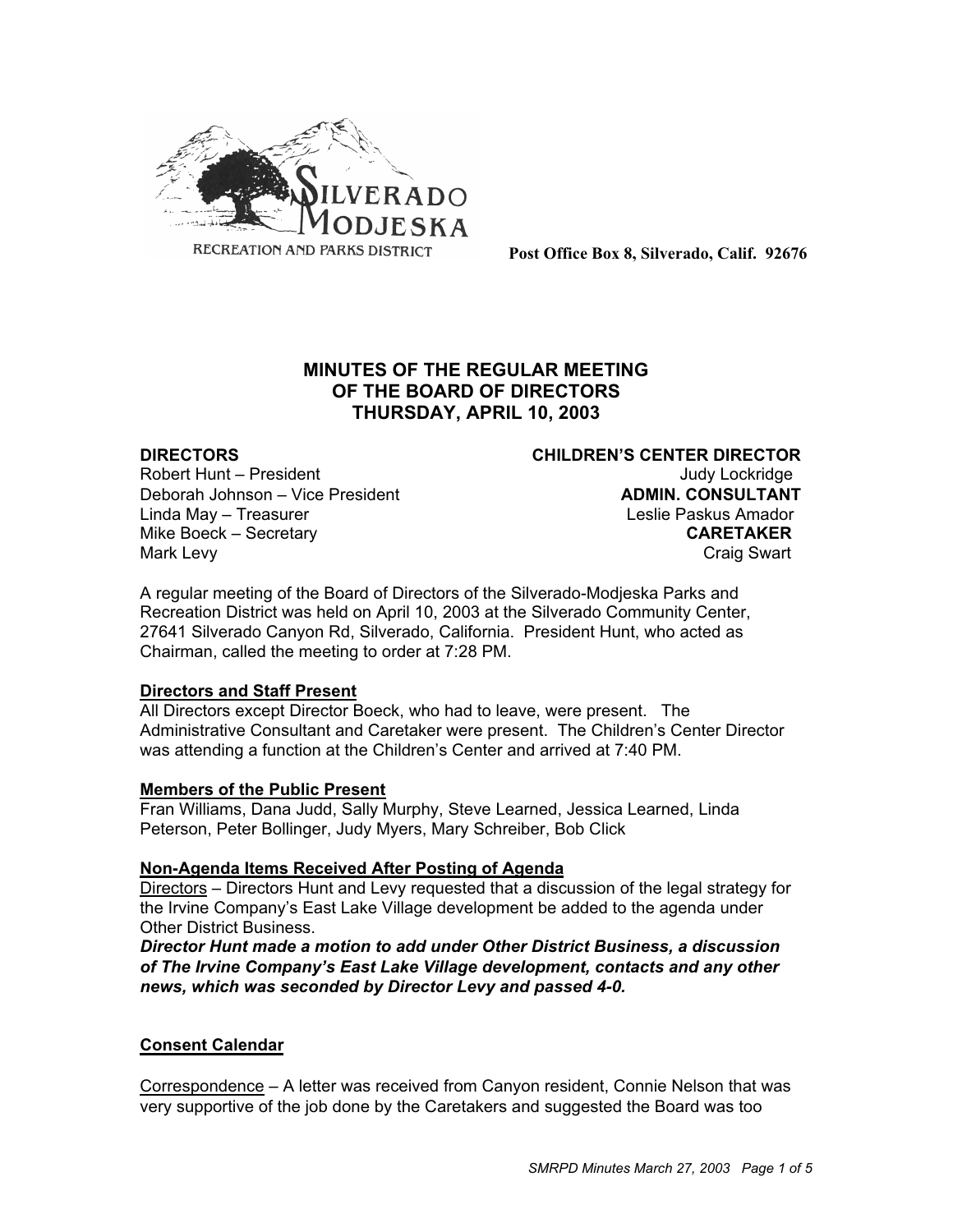harsh with them recently. Director Hunt apologized to Jessica if she thought they came across too harshly.

Draft minutes of March 27, 2003 – Corrections to the March 27 draft meeting minutes were as follows: On page 4 correct spelling of Sat Tamaribuchi, change Pamela Galera from the County to City of Orange, on page 7 meeting should be April 10, not 24.

*Director Johnson made a motion to make corrections to the minutes of March 27, which were seconded by Director May and passed 4-0.*

*Director Johnson made a motion to approve the consent calendar, which was seconded by Director Levy and passed 4-0.*

# **Treasurer's Report**

Director May presented 3 transmittals for approval.

*Director May made a motion to approve transmittal 03-04-01 in the amount of \$2,688.77, which includes normal expenses and 3 months billing for OC Family ads, which was seconded by Director Johnson and passed 4-0.*

*Director May made a motion to approve transmittal 03-04-02 in the amount of \$1,705.86, which included the Children's Center operational audit, accountant fees, expenses, HCD and Canyon Septic that was seconded by Director Johnson and passed 4-0.*

*Director May made a motion to approve transmittal 04-03-02 in the amount of \$600 for Director's pay, which was seconded by Director Levy and passed 4-0.*

# **Silverado Children's Center Director's Report**

Children's Center Director Lockridge passed out the budget report. The center showed a profit for the last reporting period due to new enrollees. Director Johnson asked the Children's Center Director to speculate on summer enrollment. Children's Center Director Lockridge stated that there is no way to know in advance what enrollment will be. She also informed the board that she would be on vacation from May 5 through May 12. As such, she will not be available to attend the regularly scheduled Board meeting in May. The Directors will decide later whether she should send her Assistant Director to the meeting or whether she should attend the second meeting in May. Children's Center Director Lockridge stated that there's a bad leak that will need addressing. Last, enrollment for the summer session begins April 14.

*Director Johnson made a motion to accept and file the Children's Center Director's report which was seconded by Director Levy and passed 4-0.* Changes in staffing and operating hours – The discussion will be deferred until the Parent's Committee has had an opportunity to review the Children's Center operational audit report.

# **Caretaker's Report**

The monthly booking calendar and copies of activity and phone logs were available for review. Jessica thanked Fran Williams for contact Snyder and Assoc. They did weedwhack behind Modjeska Community Center. Director Hunt reminded Jessica that there would be a Safety Meeting at 6PM on April 24. In review of the booking calendar it's clear that the primary users of the Silverado Community Center are Cub Scouts, Boy Scouts and AA. Director Johnson expressed concern at the frequency of Scout meetings given that they do not appear to get involved in community service. She requested the Administrative Consultant invite Scout Leaders to a future meeting to discuss the Scout's getting involved in a community service project.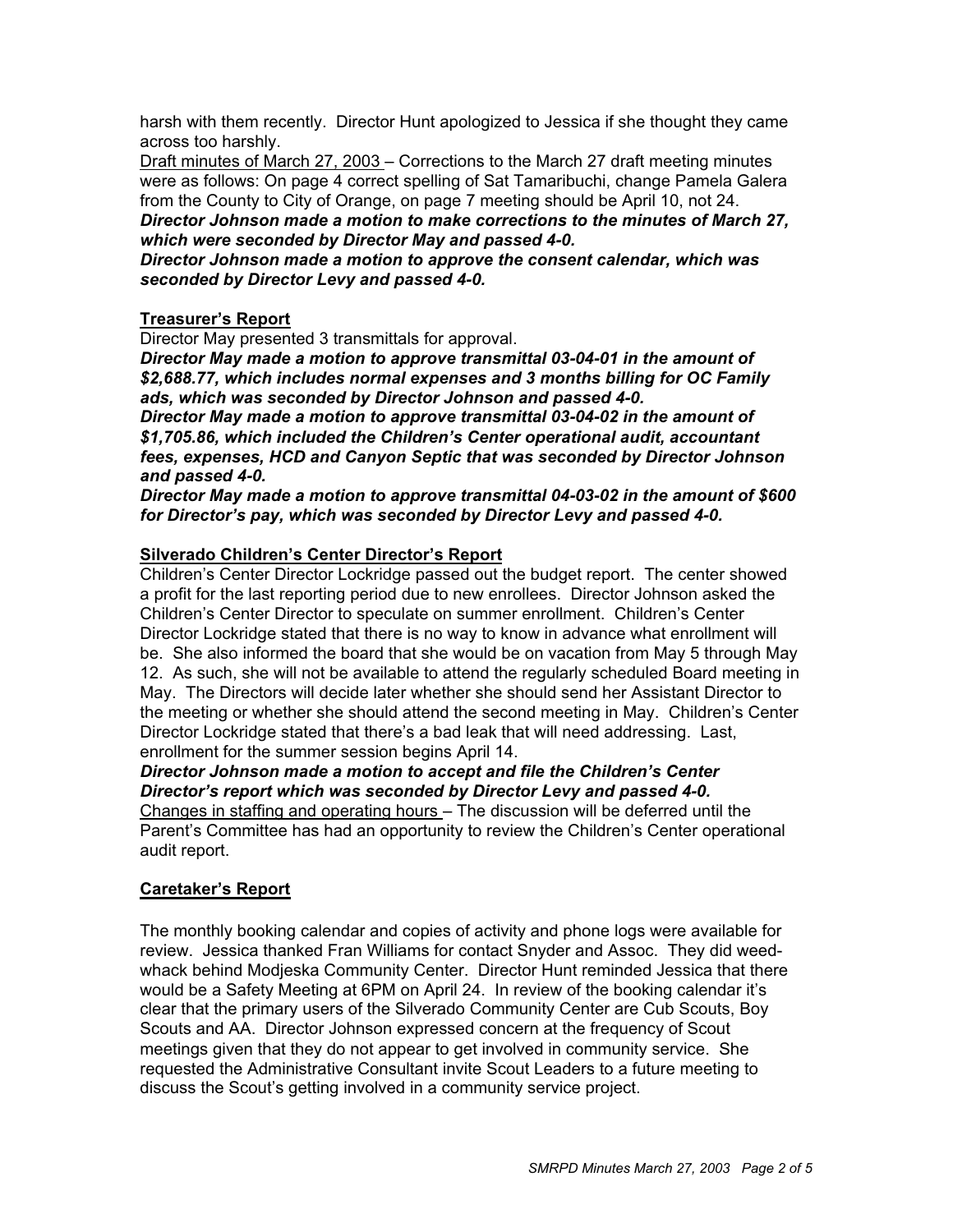# **Other District Business**

*Community Center Usage Fees* – Copies of the current fee schedule were passed out. There was continued discussion on whom to charge and at what rate. Director Hunt stated that we should look at who received a financial benefit from using the Community Center and assess fees there as opposed to charging every small group. Director Levy opined that we should see what others are charging. Director Hunt stated that 3 or 4 years ago a discussion to charge local groups came up and was met with very negative reactions. Director May and Johnson think we should charge separately for using tables and chairs. The other Directors disagreed. Judy Myers pointed out that the Community Center was built using HCD dollars and thus is for the beneficial use of the public. Director Hunt mentioned that if the board wishes to look at tax increases as a way to manage maintenance and rehab/repair, he could contact someone at Capri who knows an expert at presenting these kinds of campaigns. The Administrative Consultant will revise the Community Center and Park Policy page for review at the next board meeting. Once a letter to the public has been drafted, a copy needs to be mailed to Jenny Owens. *Report from Administrative Consultant* – Administrative Consultant Paskus Amador indicated that the majority of time spent these past two weeks was on completing 2 sets of minutes (March 24 &27 meetings) and completing the semi-annual report for the CIWMB grant. Fran Williams and Mike Boeck have agreed to manage the playground grant while the Administrative Consultant recuperates from surgery. She is playing phone tag with Morgan regarding assuming her position for a couple of months. For the next meeting the Administrative Consultant will have a draft notice to the public regarding our need for building trades work done and a preliminary questionnaire to complete by interested parties.

*Holtz/Silverado Ranch* - Director Hunt received a modified agreement from Carol Hoffman today. Director May had several questions and concerns on the agreement, which she sent back to Ms. Hoffman. We want escrow funded as soon as the agreement is executed. The contract says that trail work will be completed within 6 months of our request for monies (not reasonable). We need 1-year minimum per Director Johnson. Attorney Doug Carstens has already been sent the contract for review. Director May pointed out language re: distribution of escrow funds back to CCRC if the trail isn't completed. She feels if the Riviera project is not completed because CCRC fails in some way, we should receive the money and the interest. Contract language refers to contributions, which is too nebulous. It could be construed that contributions applies to the \$30,00, \$35,000 parks fee and \$35,000 restoration fees. The in-lieu fees come from the County after CCRC pays them. Per the attorney, CCRC should be indemnifying us, not mutual indemnification. Director Hunt thinks that Harbor, Beaches and Parks will drag their feet on this. Dana Judd indicated that she thinks we should send a letter to Kevin Thomas. She and Director Hunt will work together on the letter that should emphasize to Harbors, Beaches and Parks the need for a response to the planning commission hearing on the development. Eric Jessen has stated that he doesn't oppose our managing the flats and trails as long as we pass CEQA. We need a Memorandum of Understanding from Harbors, Beaches and Parks as soon as possible. Jim Meyer is looking into what kind of permits Eric Jessen is referring to.

*The Irvine Company East Lake Village Development* – Director Hunt sent a fax to Sat Tamaribuchi but has had no reply. Director May contacted the City of Orange Planner, Stan Soohoo. He's been working with The Irvine Company and seems to have been unaware that any part of the development falls within our boundaries. Director May then asked why aren't we involved in planning and how do we avoid Orange planning in our District without our involvement? Mr. Soohoo requested a map and letter to confirm the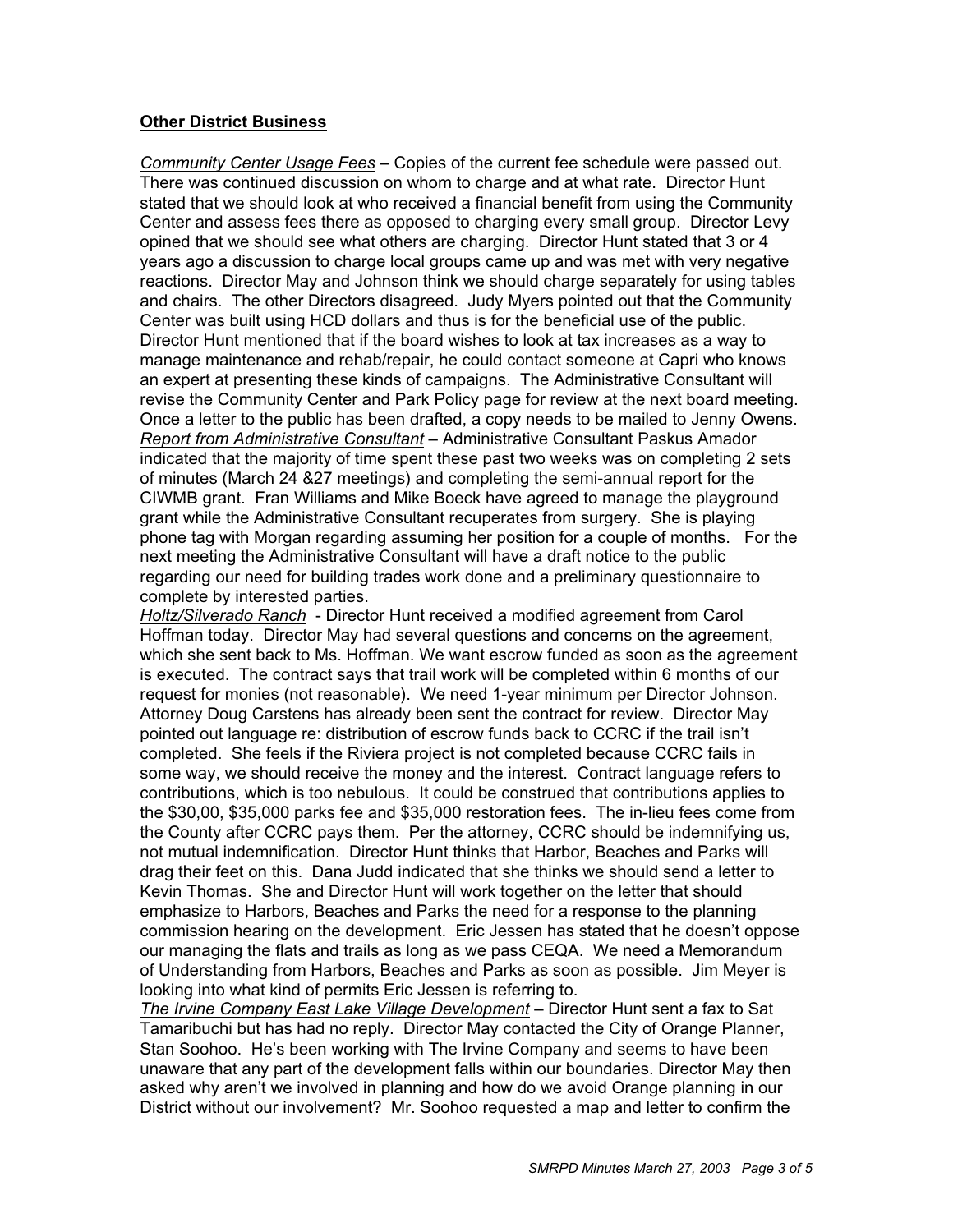conversation. Director May wrote a letter for board approval. She also attended the LAFCO meeting yesterday and spoke with Dana Smith, CEO of LAFCO Orange County. Ms. Smith told Director May she got a call a couple of years ago from a woman concerned about the district's finances. Director May reassured her and brought up the current situation with The Irvine Company and the City of Orange. Ms. Smith said that LAFCO has no intentions of shutting down special districts unless they're not viable and financially solvent. Director May invited her to Silverado for lunch. Ms. Smith stated that the only way annexing can happen is if we are adequately reimbursed. Director Boeck passed out copies of the letter he received from Doug Carstens. Director Hunt requested time to digest the letter before responding.

*Director May made a motion to extend the meeting till 10:30 PM after a 5-minute break, which was seconded by Director Johnson and passed 5-0. Director Hunt made a motion to add legal aspects of the East Lake Village development to closed session, which was seconded by Director Johnson and passed 5-0.*

## **Committee Reports**

*Recreation (Directors Johnson & Levy)* – nothing to report

*Parents of the Silverado Children's Center (ad hoc Directors Levy and May, Sally Murphy, Peter Bollinger)* – Peter Bollinger presented the proposal from the Parent's Committee. Incorporation status is that it exists, it has been filed and the group is awaiting paperwork. A meeting has been scheduled with the Paralegal next week to review documents. Peter Bollinger and Director's Levy and May previously spoke about the possibility of major benefactors. Director Johnson asked what is being used as assets on the 501c3 documentation. Mr. Bollinger will find out and get back to her. He stated that he's fairly comfortable that they can get \$20,000 annually. The group has received some insurance quotes. They're looking at \$10,000 to \$12,000 annually however, if they become non-profit, the rate could be lower. He went on to state that the group is looking at a lot of grants right now and will be pushing the parents to get involved here. He sees the parent commitment growing. The last section of the proposal deal with thoughts for the future including streamlining processes that exist. Kris Ferguson, parent, drafted and submitted a letter of application for Prop. 10 grant funds. The proposal articulates the separation of the Board (Silverado Children's Center) and the Children's Center Director with assignments of responsibility. The Parents Committee has a problem with moving forward with a sub-lease unless it's really favorable. Director Levy suggested that everyone read through the proposal and operational audit and be prepared to discuss them at the next Parent Committee meeting. Director Hunt opined that before it's brought before the entire Parents Committee, there should be a closed session of the 2 Parks & Rec board members and the 2 ad hoc committee members. Last, Director Levy passed on information to the Parents Committee on a grant from the Tiger Woods Foundation for capacity building.

*Friends of Tucker (ad hoc Directors Levy and May, Jim Sill) –* nothing to report though a meeting was held tonight. A clean-up day is scheduled for Saturday.

*Finance (Directors May & Johnson)* – nothing to report

*Personnel (Directors Levy & May) –*nothing for open session